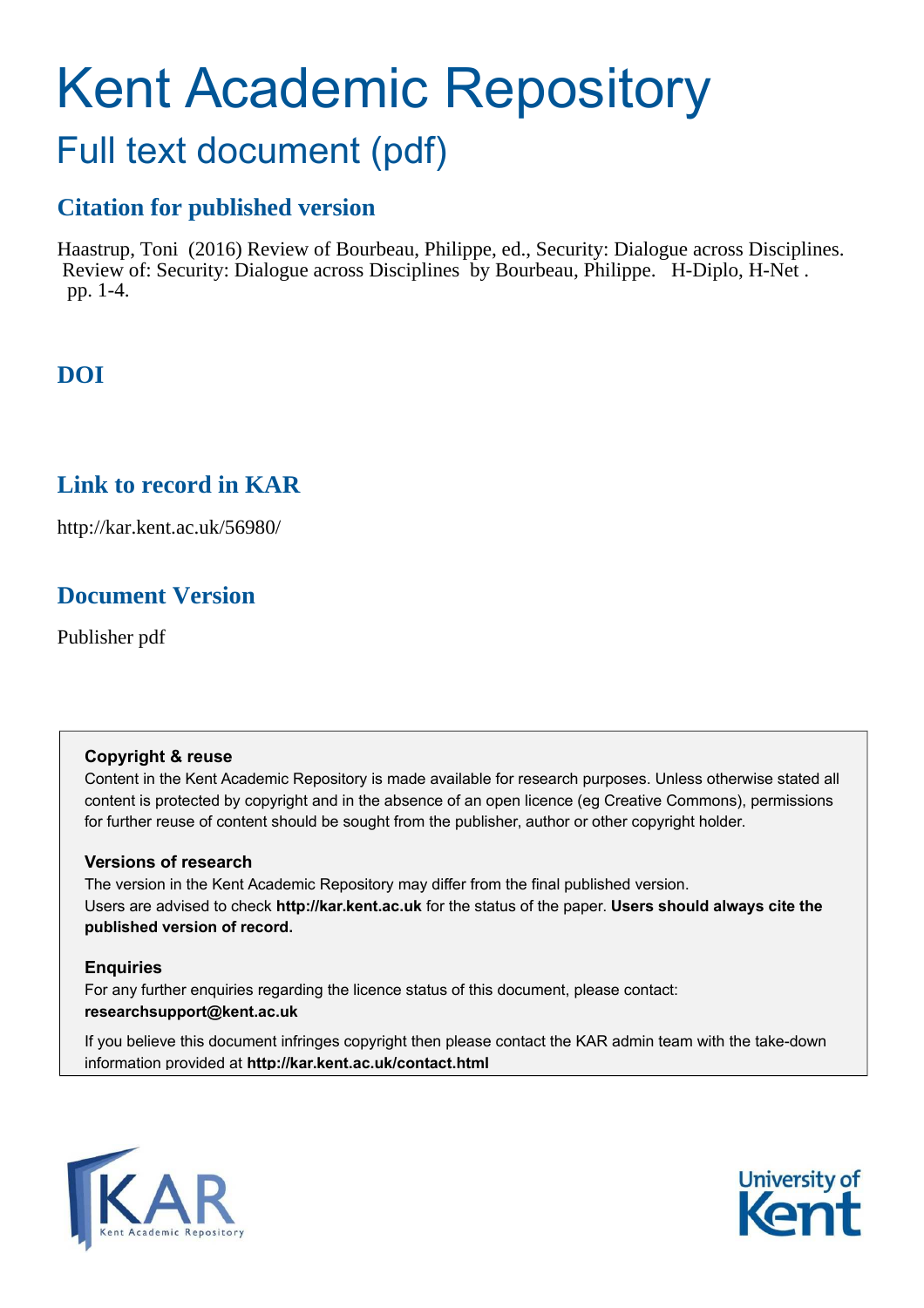## **H-Net Reviews** in the Humanities & Social Sciences

Philippe Bourbeau, ed. [Security: Dialogue across Disciplines.](http://www.amazon.com/exec/obidos/ASIN/1107514738) Cambridge: Cambridge University Press, 2015. 298 pp. \$99.99 (cloth), ISBN 978-1-107-10740-3; \$34.99 (paper), ISBN 978-1-107-51473-7.

Reviewed by Toni Haastrup (University of Kent)

Published on H-Diplo (August, 2016)

Commissioned by Seth Offenbach

In everyday narratives of being, security is and has always been a prominent feature. In the social sciences and humanities, it is the subject and object of curiosity, exploration, critique, and application. It is thus not surprising that it is once again the subject of "scientific" inquiry curated by Philippe Bourbeau in the well-researched Security: A Dialogue Across Disciplines.

Security: A Dialogue across Disciplines is an attempt to get different disciplinary narratives on security to speak to each other. Ultimately, the challenge is to get new and established scholars of security out of their silos so that they rethink the concept ontologically and epistemologically. A clear advocate for the idea of multidisciplinarity, in this book, Bourbeau as curator aims to convince the reader that this approach to the concept of security is important because it encourages "external correctives" to existing disciplinary (methodological) gaps (p. 3).

The presumption here despite protest to the contrary is that this is desirable. To be fair, the introductory chapter acknowledges that this way of "doing" social science might be read as disciplining scholars to become more than they are. Moreover, Bourbeau's introduction presents disciplinary silos as rigid (p. 10). This is surprising given that international relations (IR), which is perhaps the most overt discipline when it comes to security as conceived here, has evolved so much as to be characterized by a diversity of ontological and epistemological assumptions. For instance, recent feminist interventions on what security means and who the referent of security is, are characterized by diversity and interconnectedness that draws on critical theory, critiques mainstream social science, and relies on adjacent disciplines of sociology and anthropology, among others. This is an important point to make because critical approaches like feminism are increasingly mainstream even though this book ignores or treats them as marginal. In this collection, only

human security is presented as potentially transcending disciplinary boundaries.

Nevertheless, the book provides insight for scholars of core social science and humanities disciplines into how other disciplines understand and explain security, an essentially contested concept. The book is guided by three questions: What are the core research questions asked within each disciplinary context? What theoretical perspectives do these disciplines contribute to knowledge about what security means? What research methods tend to feature when security is the subject of study and what are strengths or limits of these methodologies?

As each of the disciplinary insights convey, security does lend itself to methodological pluralism, with disciplines often borrowing methods and methodologies that have been traditionally used by others. This does raise a question of ownership. By which I mean, what are the criteria for owning or claiming ownership to a particular methodological approach, and/or can methodologies be jointly owned? For instance, while ethnography may be accepted as an anthropological method, those who may not consider themselves anthropologists have used it extensively. In the same way, many political scientists now rely on computer experiments for their statistical modeling; we may argue that experiments are now fundamental to some political science, although with clear usage in psychology. Will certain methods always be inherent to certain disciplines, and does this outlook not challenge the broader aim of "transdisciplinarity"?

The idea that certain disciplines are already interlinked and core ideas of (in)security cannot be locked into one discipline is precisely the point made in chapter 3 by Daniel Goldstein in his reflection on the anthropologies of security. In this chapter in particular, Goldstein helps the reader delve into the antecedents of ideas es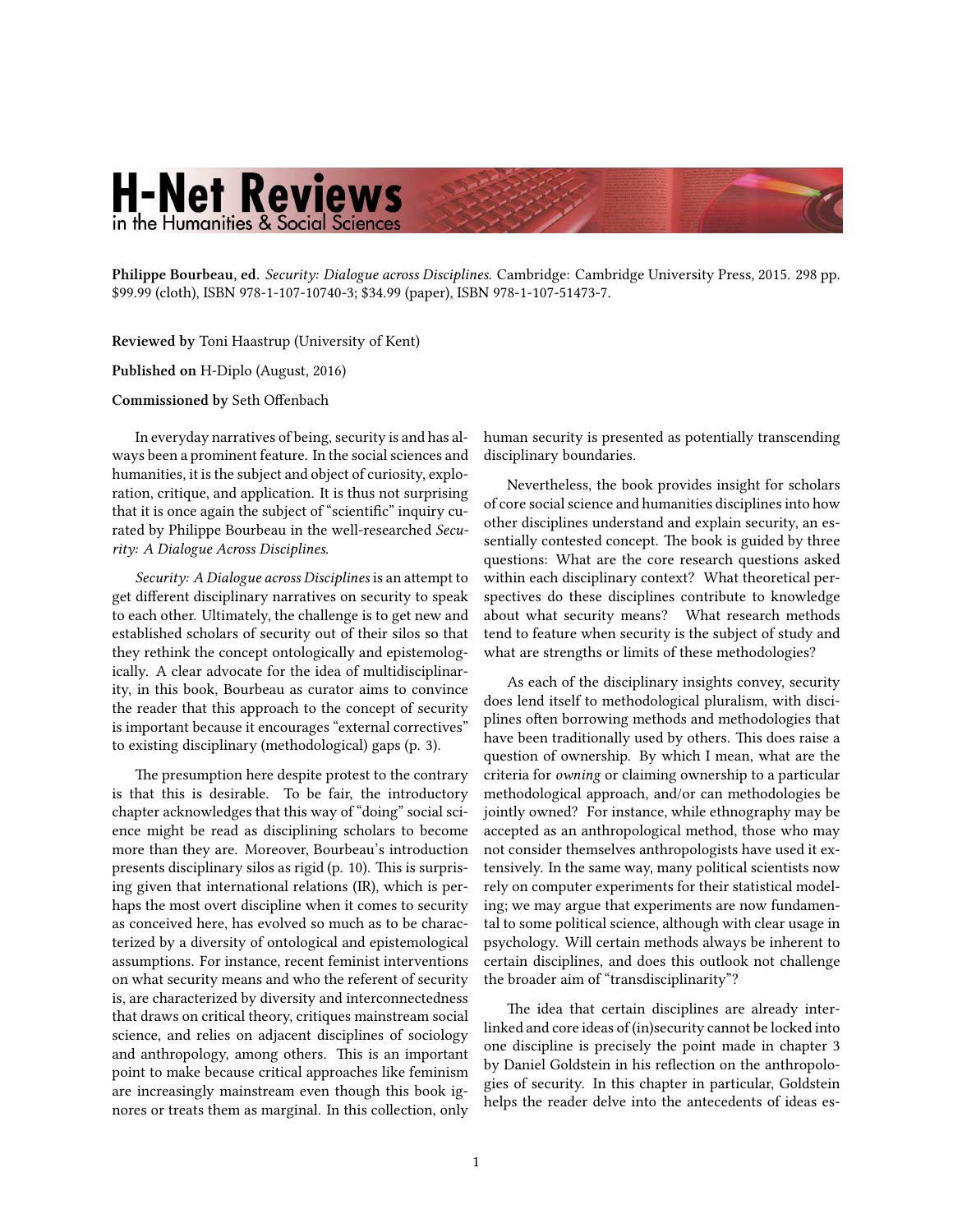pecially within critical security that we may already take for granted precisely because a dialogue between disciplines already exists. For example, the idea that for anthropologists, security is a set of discourses and practices that function within a neoliberal logic and thus reproduce power hierarchies. This is how many critical security studies scholars understand their research interests. Importantly, Goldstein introduces "decoloniality" as an anthropological approach to knowledge production about security, and ethnography as the method through which this is achieved. This, again, resonates within contemporary themes in international relations and geography, where issues around the securitization of immigration are the objects of study.

Indeed, what is fascinating about this book are the existing theoretical and methodological overlaps between anthropology, geography, and international relations. Thus from the onset, the book leads one to believe that there is already a dialogue or multiple dialogues among disciplines, but perhaps these are covert-in which case, this text simply makes them overt.

A recurrent theme in this collection is the view from across disciplines that to understand security, what is prioritized as insecurity in a particular disciplinary context is essential to a comprehensive dialogue. Thus, in chapter 2, Jonathan Herington's philosophical interrogation explores the relationship between security, fear, liberty, and the state. In this framing, what philosophy has inherited as "security" is quite essentialist and serves the interest of the state. Herington provides a historiography of security from its less tangible, existential understanding as given by the Epicureans to its contemporary understanding that relies on a Hobbesian conception. In particular a Hobbesian reading of Thucydides is instrumental in defining security in the context of a political authority, the state. On its own, philosophy does not offer a new way of looking at security; however, this particular narrative has served as a useful antecedent for international relations, the discipline most obvious about its interest in security. However, it also shows how security was constructed as a handmaiden of the state. Herington's intervention is a very important one for contemporary security studies scholars as it serves as an important base for explanation, understanding, and critique of how "security" is manifested across disciplines such as international relations (chapter 6), international political economy (chapter 8), and criminology (chapter 9).

In chapter 4, Phillipe Le Billion argues that the instrumentalization of geography has led to complicit imperialist configurations of what security means and how it is practiced. In its more traditional rendering viewed through a materialist positivist lens, security enables problematic statecraॏ and ethically questionable security practices. Yet, Le Billon argues that a progressive branch of geography has contributed to critiquing the security practices of the state by highlighting the processes of militarization that attempt to fix the meaning of security. Specifically, this critical scholarship that draws from feminist and postmodernist methodologies helps deconstruct the positivist claims of truth. Of course the core contribution of geography to the dialogue here is about how space and politics collide either to support the violence of security or to critique the securitizing practices of security. This chapter shows the ways in which geographers especially draw on critical theory as essential reflective practice to sustain disciplinary progress, particularly through methodologies shared with those who subscribe to the critical branch of international relations that has forged critical security studies.

۠Critical security studiesۡ is a response to the dominant security scholarship that took its cue from the Hobbesian securitas. Security studies in international relations is really about referents (pp. 113-118). In other words, for IR scholars, understanding security is dependent on knowing what is to be secured. Hence, as an evolution of Hobbes, security in the early days of international relations had the state as its core referent. This "mainstream/traditional security" relied on realism as its foundational theory (p. 118). Bourbeau et al. take the reader through a genealogy of security studies which seems repetitive of the one already undertaken by Barry Buzan and Lene Hansen in Evolution of International Security Studies (2009). Where there is some fascinating re flection is on the "practice turn" in security studies that moves away from the traditional versus critical divide. However, this section of the chapter is concise and does not delve into the broader implications of the practice turn, which is now sixteen years old. While the methodologies of international relations sometimes map onto the traditional/critical divide, on the whole, the discipline promotes interdisciplinarity. It is thus less restrictive than the subject of chapter 7, psychology.

On the whole this rendering of psychology's take on security is quite conservative. Psychology, as the authors of the chapter state, engages with security because it can predict and explain violent conflict or peaceful relations. In this sense, it too draws on the philosophical tradition of Hobbes, where security is about fear or safety. In psychology, unlike IR, the goal of prediction is overt.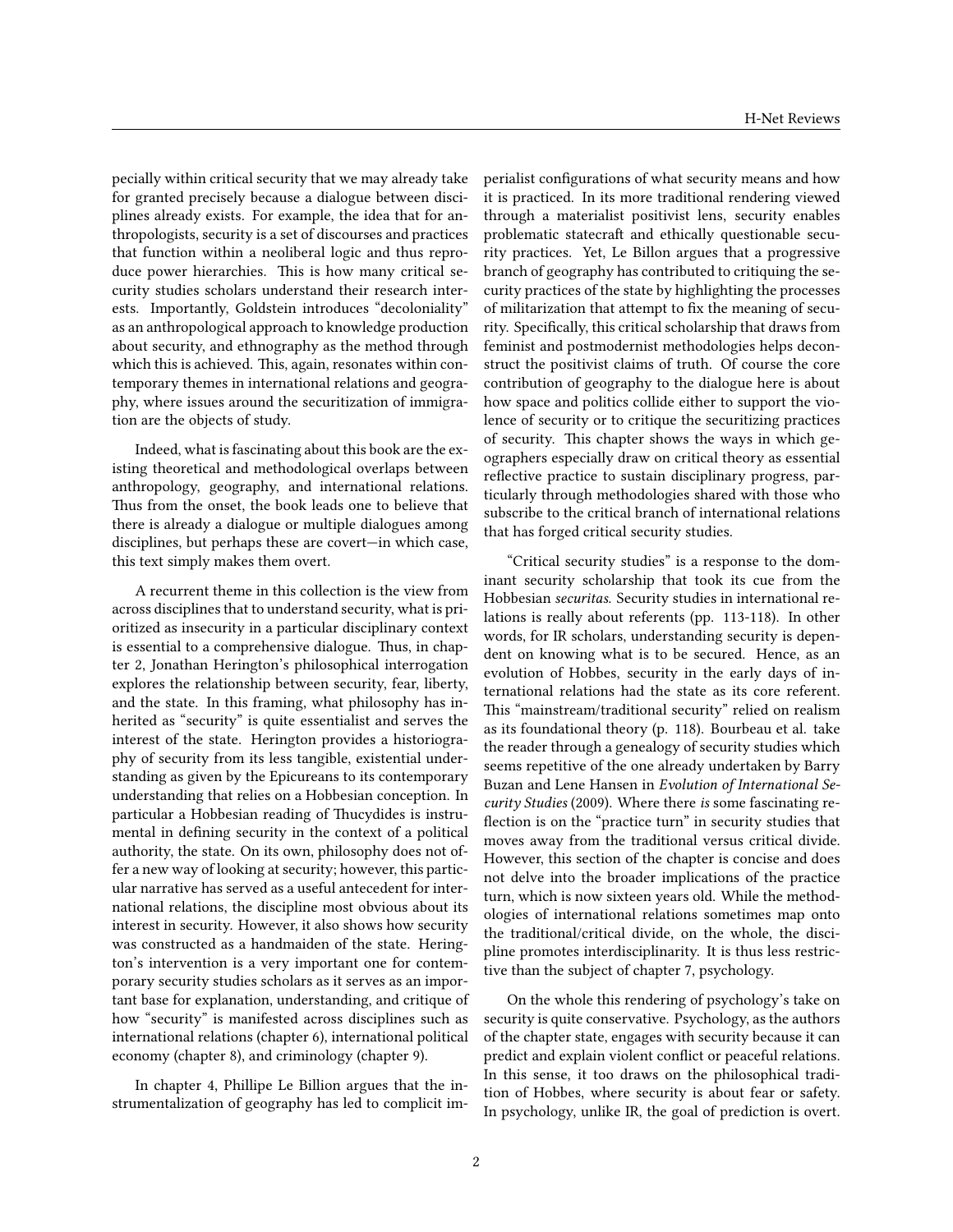While the state is one referent, the individual is also important for psychologists. Methodologically, psychology also mirrors typical positivist strands of contemporary security studies from the IR perspective in its use of quantitative methodologies. Psychologists however, are quite partial to the use experiments to understand perceptions of insecurity and consequently security. Furthermore, psychology is a field that has been quite explicit about affect or the implications of emotions for understanding security, a path usually eschewed by other social science disciplines. Indeed the link between emotions and security has only gained currency recently in international relations, for example with the radically innovative collection edited by Linda Åhäll and Thomas Gregory, Emotions, Politics and War (2015).

Unlike some of the other disciplines in the book, sociology and international political economy are not natural frames for security. Yet, for Lisa Stampnitzky and Greggor Mattson sociology is the discipline that most overtly makes the case for the importance of understanding security and insecurity as related but distinct. In addressing this, the authors of chapter 5 show how the multiple meanings and usage of security and insecurity makes it difficult to study and pin down the main sociological contributions to the debate. They argue, on the whole, that sociology by its nature tends to focus on different strands of insecurity; but to make innovative contributions innovations they urge sociologists to study security more. Here the benefit of the sociological lens is the ways in which it may address three issues: what is enacted in the name of security; what is included as security and what is excluded; and finally how practices of security move to and function in different social settings. This chapter is quite powerful then, because it presents a research agenda for future sociologists and encourages their interaction with other social scientists.

Although similar to sociology because it does not find security a natural fit, international political economy (IPE) is effectively ignorant of security despite the theoretical links it shares with IR on the whole. IPE's situation within this book is uneasy. For example, IPE is given the same weight as IR even though it is as much of a subdiscipline as what is now called "security studies." The logic for this is unclear. Moreover, compared to the others this contribution was mostly descriptive, without conceptual usefulness to the overarching narrative of the book.

In the final two chapters for this collection, on criminology and international law, the authors reflect on the historical evolution of both disciplines, and the move from the mainstream to the marginal and how security is important to both disciplines. With criminology taking its cue from the early philosophical conceptualizations of security, this traditional rendering led to a section on "The Emergence of a Crime-Centered Criminologyۡ whose focus is much more on interpersonal safety and state control. However, those who want to reflect more on the security implications of criminology as a discipline call attention to how insecurities are manifested when state control is enacted for safety. Of course the discourse of security in criminology is also vulnerable to co-option as Jan Froestad et al. show. In using the example of the United States, the authors show how crimes like mass killings in a particular context  $(9/11)$  when "securtized,ۡ justify new modes of governance and control that treat the crime and the subsequent mode of protection as exceptional, even at the expense of civil liberties.

In international law, security and its broader theoretical and methodological implications appear to be ignored or irrelevant. Yet Wouter Werner's contribution is able to show that underneath the seemingly impenetrable façade of international law is a discipline driven by close connections to the other "international" disciplines. The author, however, acknowledges a fundamental shortcoming of this analysis; that it is too focused on the mainstream. Yet, there can be significant innovation in international law. The work of legal scholars like Gina Heathcoate, whose The Law and the Use of Force: A feminist analysis (2011) links feminist methodologies and ethics to international law and international relations to the study of the United Nations, is a perfect example of the multidisciplinarity that Bourbeau and the other authors in this collection desire.

On the whole, this book is evidence of the values of interdisciplinarity. In calling attention to the ways in which different disciplines do research, this collection also makes a compelling case for methodological dialogue, not just pluralism. Its place, however, is not to convince us that a dialogue is needed; rather, it is to show that dialogues are already going on. The dialogues draw on linkages based on common disciplinary antecedents and overlapping methodological choices in certain instances.

Sometimes, the choice of focus appears uneven. While some chapters acknowledge the divide between "mainstream" and "critical" approaches to their respective disciplines and consequently how security is conceptualized and studied, others are not as focused. In this regard, it may have been useful then to have a conclud